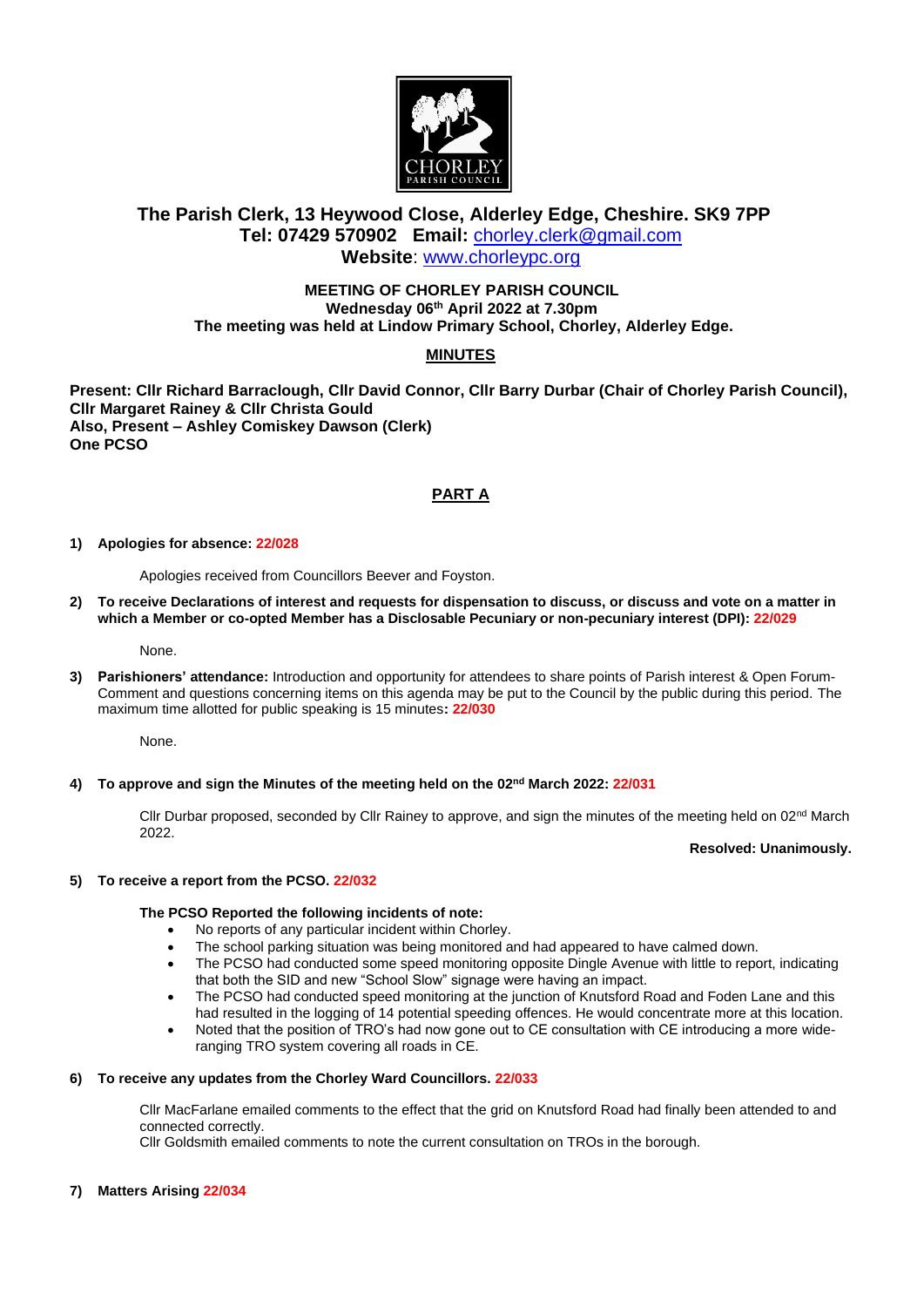- . i. Update on a new Parish Council Website – Review of new website and new email accounts. – Noted that following the domain transfer email capability was lost and is still being setup with the new provider, however this process is taking longer than expected.
- ii. Update on CEC CGR Review following CE CGR sub-committee meeting held on 04/04/22. Noted that the final recommendations included No change for Chorley Parish Council, the possibility of merging with Wilmslow and Handforth has been removed following the consultation, during which CE CGR received extensive and persuasive evidence from both CPC and 75 residents of Chorley who were all unanimously opposed to any kind of merger; therefore the final recommendations included, continuing Chorley Parish Council as a Council in its own right with no boundary changes or changes to the number of member seats.
- iii. Fence at the Old Bowling Field, Knutsford Road. Noted that a notice has been placed on the fence, by the vicar indicating that the work will commence in 8 weeks to repair the fencing.
- iv. Position of TROs within Chorley. As above CE have now launched a consultation throughout the borough to standardise the TROs. Following this it is hoped that all TROs will be in place by summer 2022.
- v. Lindow Moss Partnership representative. Cllr Barraclough informed Councillors that this process was begun by the Wilmslow Neighbourhood Plan group ad they were keen to see the restoration of Lindow Moss. Up until the 1700s the Moss extended to Knutsford Road and Morley Green. They have formed a group partnership with neighbouring parish councils and interested parties who wish to restore the Moss to its natural state 9and to preserve it). The group have applied to the Heritage Lottery fund for circa £1 million funding to this end.
- vi. To confirm CPCs arrangements for having a Christmas tree in 2022 before full cost agreement at the May meeting. – Councillors agreed that they would not want to have a growing tree at the location decided as it would get lost in amongst the other trees in the area. It was decided that the clerk would look into the cost of a socket installation at Dingle Avenue along with associated column electrical installation costs, and cost of Christmas lights. Cllr Connor would look into the costs of Christmas Trees with local suppliers.
- vii. To discuss the Chorley Village Hall BBQ event. No update.<br>viii. To discuss the purchase and planting of spring bulbs in Autur
- To discuss the purchase and planting of spring bulbs in Autumn 2022. Cllr Rainey proposed, seconded by Cllr Connor to purchase two sacks of mixed daffodils at £50.00 per sack to be planted by Parish Councillors in Autumn 2022 at Dingle Avenue, Foden Lane Junction and at the Row of Trees.

#### **Resolved: Unanimously.**

#### **8) Highways Issues 22/035**

- **I.** Consolidated List attached as a separate spreadsheet. Updated
- **II.** Brook Lane grid This has now been reconnected to the main system and work is complete.<br>**III.** Grids in Chorley Parish The clerk will email ClIr Goldsmith to enguire about any updates on
- Grids in Chorley Parish The clerk will email Cllr Goldsmith to enquire about any updates on this programme.
- **IV.** Pavements Incursions and overgrowth Councillors agreed that a number of individuals would be contacted to find out the cost of providing a devolved service to the Parish Council to clear pathways and do odd jobs in the Parish on a once-a-month basis and bring this back to the May meeting for full council approval.
- **V.** Posts on Upcast Lane CE Highways to reinstate Clerk to email Cllr Goldsmith for an update on this.
- **VI.** Flooding of Foden Lane<br>**VII.** Sink Hole on Foden Lan
- Sink Hole on Foden Lane Clerk to email the relevant highways officer in relation to this.

#### **9) Enforcement Issues. 22/036**

- **I.** 1 x Fence issues on Foden Lane. The clerk has emailed the Highways officer for an update on this, however, has yet to receive a response.
- **10) MOTION:** To sign section 1 the annual governance statement 2021/22 of the year end 31<sup>st</sup> March 2022 Annual return. **22/037**

Cllr Durbar proposed, seconded by Cllr Rainey to sign section 1 - the annual governance statement 2021/22 of the year end 31st March 2022 Annual return.

#### **Resolved: Unanimously.**

**11) MOTION:** To sign section 2 – the accounting statements 2021/22 of the year end 31st March 2022 Annual return. **22/038**

Cllr Durbar proposed, seconded by Cllr Connor to sign section 2 – the accounting statements 2021/22 of the year end 31st March 2022 Annual return.

### **Resolved: Unanimously.**

## **12) Planning**

1) **Decided List: 22/039**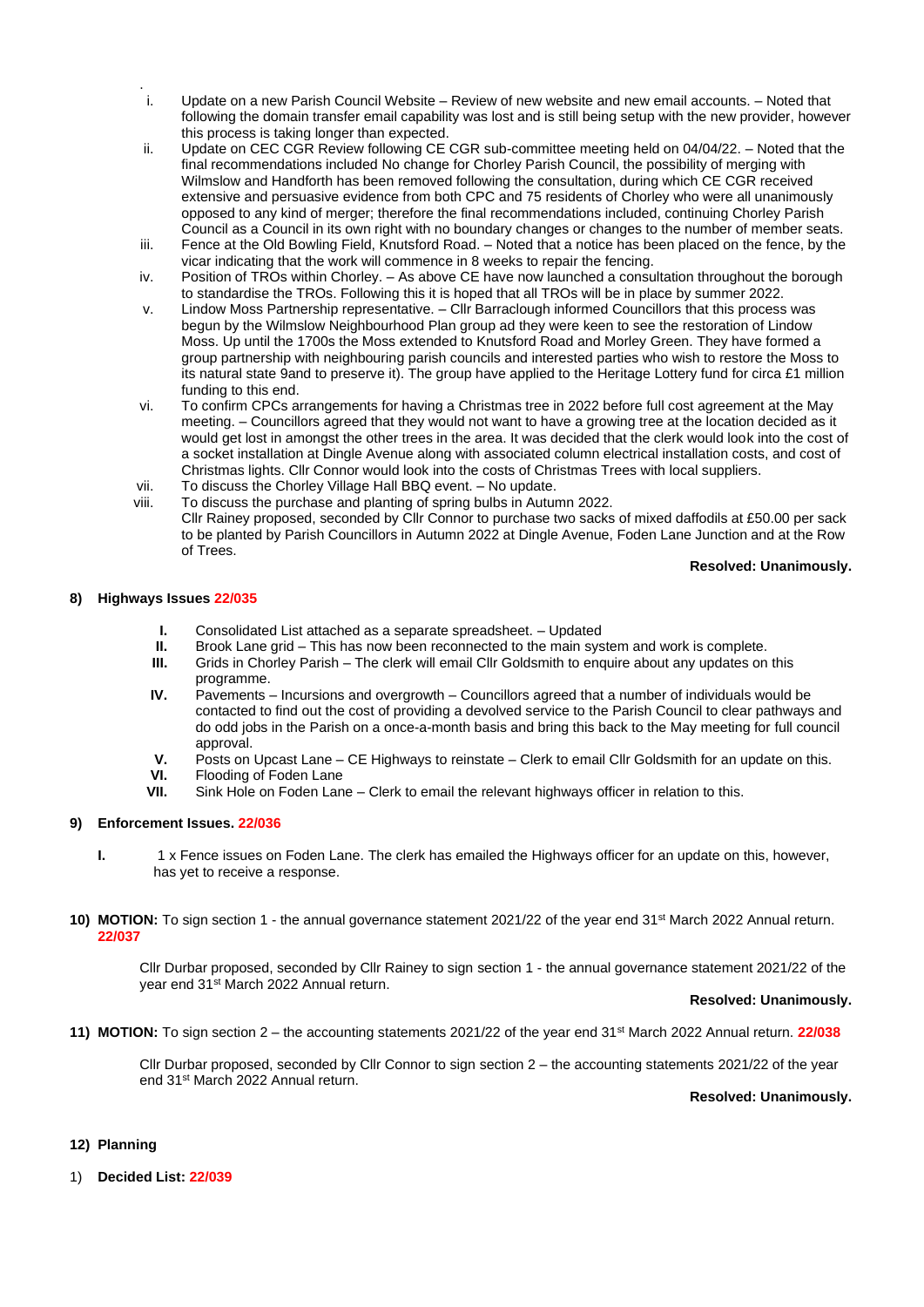- a) 20/5604M Land at, PROSPECT LANE, ALDERLEY EDGE **– Awaiting Decision.**
	- **b)** 20/5391M Foden House, FODEN LANE, ALDERLEY EDGE, SK9 7SX **– Awaiting Decision.**
- c) 20/5475M Alderley Edge W W T W, CARR LANE, ALDERLEY EDGE, SK9 7SL **– Awaiting Decision.**
- d) 21/0107M 2, PROSPECT COTTAGES, PROSPECT LANE, ALDERLEY EDGE, SK9 7ST **– Awaiting Decision.**
- e) 21/0262M PLUM TREE COTTAGE, GORE LANE, ALDERLEY EDGE, WILMSLOW, CHESHIRE, SK9 7SP **– Awaiting Decision.**
- f) 20/2468M Land to which the application relates is, Field adjacent to Birch House, Gore Lane, Alderley Edge, SK9 7SP - Proposed PV Ground Mounted Solar Panel Installation. **Awaiting Decision.**
- **g)** 21/2299M BROOM HOUSE, CHELFORD ROAD, ALDERLEY EDGE, WILMSLOW, CHESHIRE, SK9 7TQ Chorley Parish Council have no objections to Planning Application No. 21/2299M **Awaiting Decision.**
- **h)** 21/3209M Davenport House Cottage, CARR LANE, ALDERLEY EDGE, SK9 7SL **Awaiting Decision.**
- **i)** 21/3208M Davenport House Cottage, CARR LANE, ALDERLEY EDGE, SK9 7SL **Awaiting Decision.**
- j) 21/2289M BOX COTTAGE, UPCAST LANE, ALDERLEY EDGE, SK9 7SE. **Approved with conditions.**
- k) 21/3844M Alderley Edge W W T W, CARR LANE, ALDERLEY EDGE, SK9 7SL. **Awaiting Decision.**
- **l)** 21/4468M Acresfield, CARR LANE, ALDERLEY EDGE, SK9 7SL. **Refused.**
- **m)** 21/5419M 5A, KNUTSFORD ROAD, ALDERLEY EDGE, SK9 7SD. **Awaiting Decision.**
- n) 21/5296M Willow Grove Barn, 60B, KNUTSFORD ROAD, ALDERLEY EDGE, SK9 7SF. **Approved with Conditions.**
- **o)** 21/5385M 100, KNUTSFORD ROAD, ALDERLEY EDGE, SK9 7SW. **Awaiting Decision.**
- **p)** 21/6343M 36, KNUTSFORD ROAD, CHORLEY, ALDERLEY EDGE, WILMSLOW, CHESHIRE, SK9 7SF. **Awaiting Decision.**
- **q)** 21/6475M Land Off, KNUTSFORD ROAD, ALDERLEY EDGE
- r) 22/0085M 67-69, KNUTSFORD ROAD, ALDERLEY EDGE, SK9 7SH
- s) 22/0427M Tanyard Farm, CHELFORD ROAD, ALDERLEY EDGE, SK9 7TQ
- **t)** 22/0441M RED BEECH HOUSE, 78, KNUTSFORD ROAD, ALDERLEY EDGE, SK9 7SF

#### **2) New Applications: 22/040**

a)22/0599M 62, Knutsford Road, Alderley Edge, SK9 7SF

We, Chorley Parish Council, having reviewed the content of Planning Application No. 22/0599M 62 Knutsford Road, Chorley, Alderley Edge do hereby Object to the application based on the following:

This is green belt land and holds insufficient requirements for new build.

\* This, we believe, would be an over development of the site.

Should planning approval be given then we would ask that provision is made to ensure the Applicant considers the access requirements of the Neighbours during the works, that times are published when works will be undertaken and that any damage to the shared access road is repaired and made tidy when the job is completed.

b) 20/5475M Alderley Edge W W T W, Carr Lane, ALDERLEY EDGE, SK9 7SH

We, Chorley Parish Council, having read through the Application amendment thoroughly have no alternative but to object to the change in location for such a large structure. The proximity of the storage unit we believe, will harm the two immediate Neighbours ability to live and enjoy their own properties. We also have concerns about the safety of the materials held in the structure and the proposed closeness to actual private dwellings. We would very much support a location meeting with Representatives of United Utilities, Cheshire East Planning, and the Neighbours in order to understand the actual constraints and requirements. We would also add our comment that in our view the Site for the Water Treatment Works covers a large area and the original siting of the storage unit, (or similar) we feel, would be better suited in that it is, in the main private to United Utilities.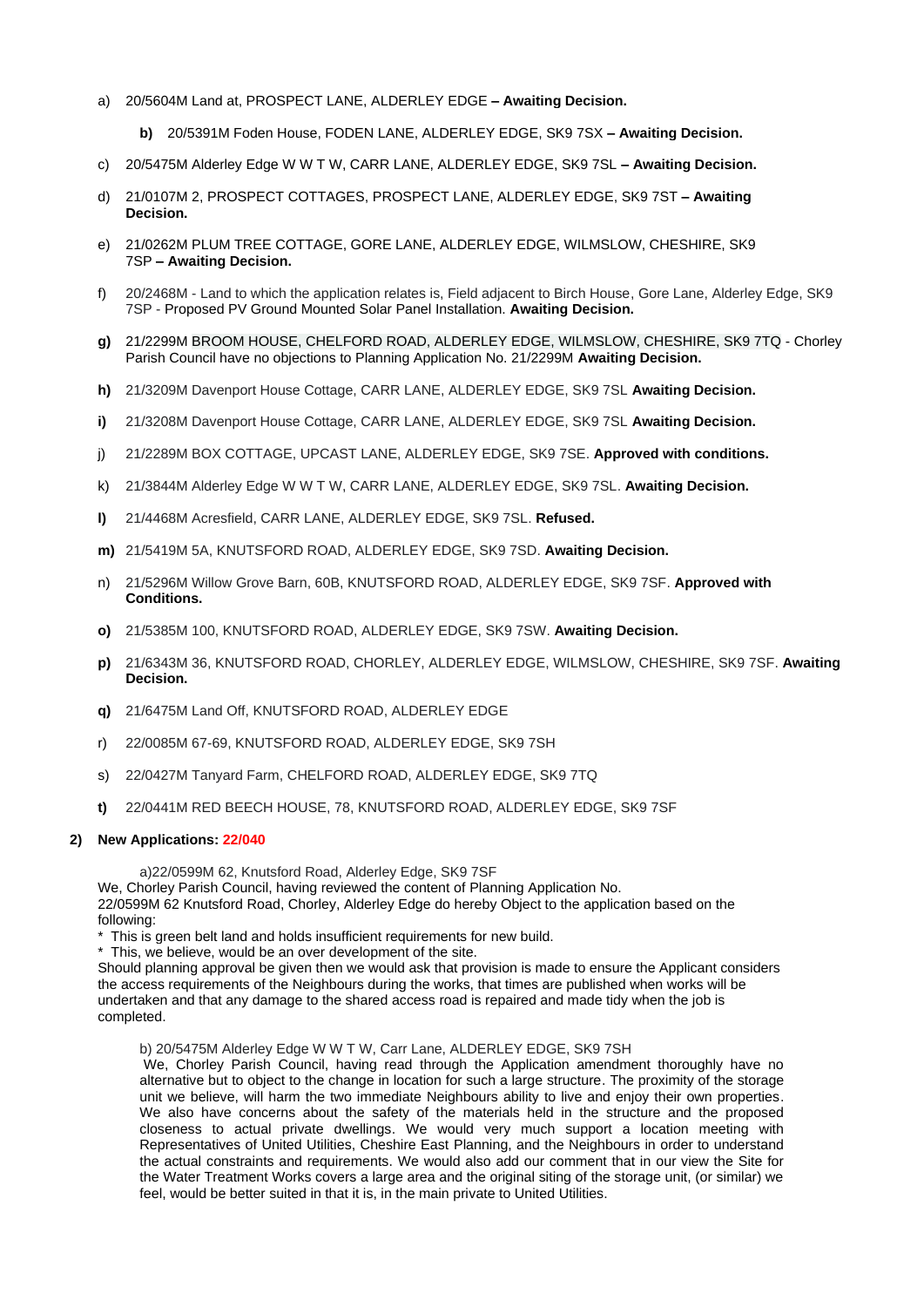Weekly planning lists – circulated by email

#### **13) Finance 22/041**

- **i.** Cash Book and Bank Reconciliation for financial year to date 2021/22 to be agreed and signed<br>**ii.** Cash Book and Bank Reconciliation for financial year to date 2022/23 to be agreed and signed
- **ii.** Cash Book and Bank Reconciliation for financial year to date 2022/23 to be agreed and signed
- **iii.** Order of payment of accounts BACS & Cheques for April 2022 to be agreed and signed

Cllr Durbar proposed, seconded by Cllr Rainey to approve, and sign the cash Book and Bank Reconciliation for financial year to date 2021/22. The Cash Book and Bank Reconciliation for financial year to date 2022/23 and to approve and sign the order of payment of accounts for April 2022 totalling £492.76.

**Resolved: Unanimously.**

### **14) Notices & Correspondence 22/042**

**i.** All correspondence has been circulated to all councillors either by hand or via email

### **15) Date of next meeting 22/043**

# **PART B**

Public Bodies Admission to Meetings Act 1960. Exclusion of press and public due to the business of the meeting being of a confidential and personal nature.

16) **MOTION:** To agree the additional renumeration of the clerk for the backdated 21/22 salary increase awarded by NALC following final agreement by NALC and the Union in March 2022 of 1.75%. And to agree the 1.75% increase for 22/23. **22/044**

Cllr Durbar proposed, seconded by Cllr Rainey to agree the additional renumeration of the clerk for the backdated 21/22 salary increase awarded by NALC following final agreement by NALC and the Union in March 2022 of 1.75%. And to agree the 1.75% increase for 22/23.

**Resolved: Unanimously.**

### **Meeting closed at 8:43pm**

**Chairman of Chorley Parish Council Cllr B Durbar 06 th April 2022**

| Date Raised          | Action                                   | <b>CIIr / Officer Responsible</b>                                                                                            | <b>Target Date for</b><br>completion                                                                                                             |
|----------------------|------------------------------------------|------------------------------------------------------------------------------------------------------------------------------|--------------------------------------------------------------------------------------------------------------------------------------------------|
| 22-07-20<br>06-04-22 | Update on missing TROs from Ward         | CE have now launched a<br>consultation which will<br>replace the existing TROs<br>or lack thereof throughout<br>the borough. | ASAP                                                                                                                                             |
|                      |                                          |                                                                                                                              |                                                                                                                                                  |
| 22-07-20             | White lining on Dingle Avenue            | Clerk / CE Highways                                                                                                          | Unfortunately, no funding<br>for the CRCT works at this<br>present time however,                                                                 |
| 19-01-22             | Use of Area Highways funds up to £600.00 | <b>Cllr Mark Goldsmith</b>                                                                                                   | such issues on the<br>network are noted and this<br>location been one of them,<br>all such issues considered<br>on a priority-based<br>approach. |
| $01 - 10 - 17$       | Foden Lane - Flooding                    | Andy Wilson CE Flood<br>Risk - Andy Simpson                                                                                  | Awaiting response from<br>Area Highways Officer.<br>See Sink Hole - Foden<br>Lane                                                                |